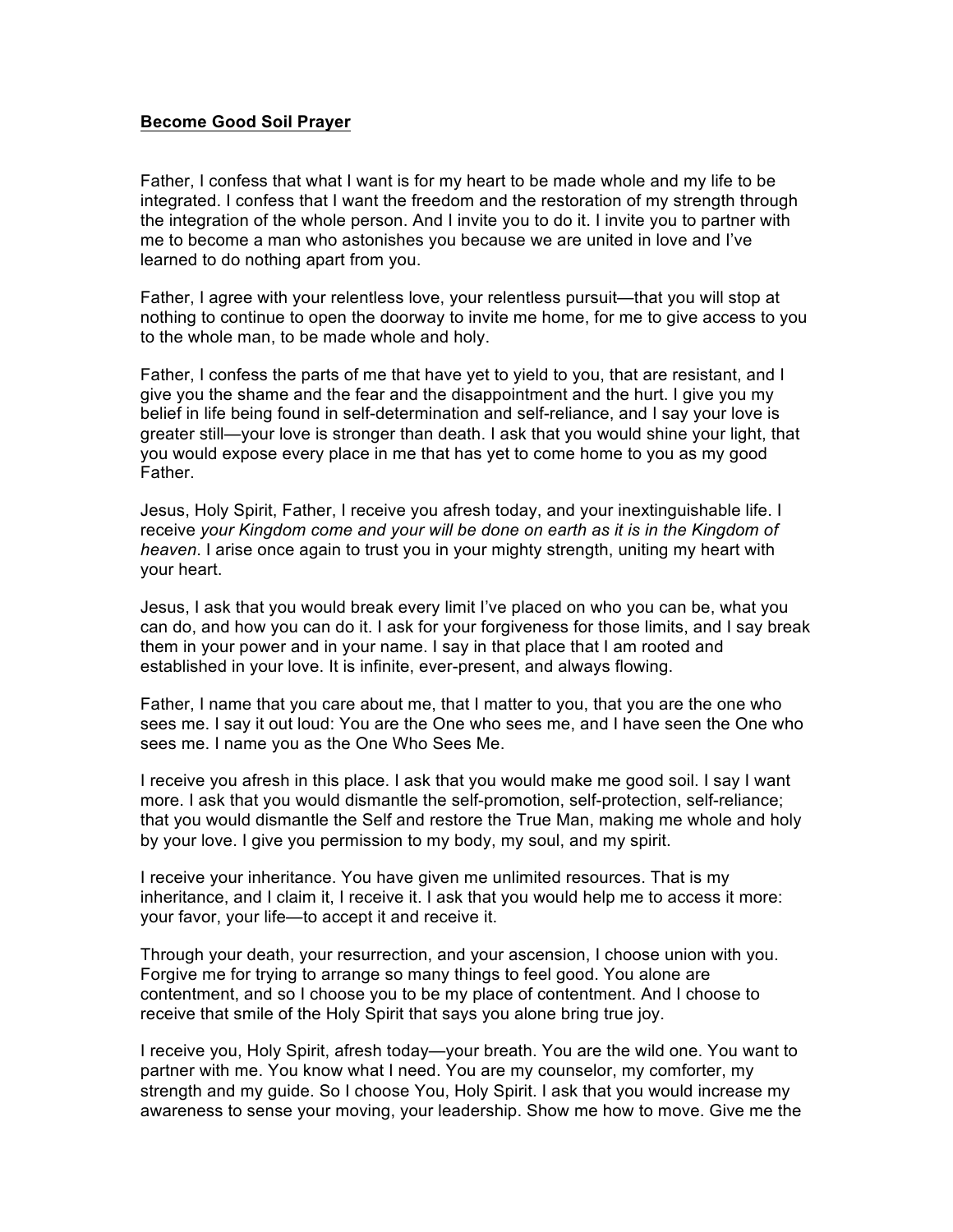shoes of the readiness of the gospel of peace so that I can move in step with you—your pace, your rhythm, your way.

Holy Spirit, I believe that you usher in this mothering that I so deeply need, that you alone can nourish me to fullness—robust wellbeing. You alone, through mothering me, can make me feel safe and loved, make me feel "10 feet tall and bursting with joy." I want that, Holy Spirit, so would you mother me in new ways? I confess you're good at mothering. I want to know and believe that I am loved, because I am yours. I am worthy of love and belonging.

Father, I confess that I still resist you, hiding as an orphan and a slave. I want to come home to you. Today afresh, Father, I ask that I could come home to you—home to your love, home to your generosity, home to your abundance, home to your provision, home to your protection. Father, all that I am, in union with all that you are. I do it through the life of Jesus Christ.

Jesus, I receive you as my brother, as my Savior, as the Doorway, the Pathway—your life spent so that I could have Life. Through you, my old man is given to death, and death rises to new life. I rise with you, Jesus—your unstoppable life and strength and force. Jesus, you have my *yes*. Validate me. I receive my name from you, my place in the Kingdom, my inheritance through you, Jesus.

God, in that place I confess all the sophisticated ways I have created a life to protect me from engaging in true relationship, all the ways I've arranged to disengage from relationship—the ways that I move against people, the ways that I move away from people and move towards people, all searching for validation, searching for love. I ask that you would dismantle all of it in me, God, that you would restore my style of relating and restore my relating with you, that I would see you move and walk, that you would cultivate a love language with me more deeply than ever before, that I would find myself laughing because you *know* me! This is our moment, just us. I hold a part of your heart no one else does, God, and you hold a part of mine. Can we cultivate an acquaintance? I confess that I need to live more deeply in a habitat that allows my soul to thrive. To cultivate that acquaintance, I know there's unfinished business here, and so I give you the habitat of my life, and I ask that you would bring it into alignment with the habitat that's right for my soul. Unforced rhythms of grace, learning to live freely and lightly, putting down everything that is heavy-laden, and everything that is ill-fitting, that doesn't fit *me*. And help me to be comfortable in my own skin. Help me to like me as you like me.

Restore my soul. Integrate the whole man. God, I give you permission. I pray that you would cultivate the habits that are necessary so that I can be available to receive that which I can't arrange for. What do I need to abstain from? And what do I need to engage in? Teach me; I'm your student. Let's try it on, try it out—let's practice, let's blunder around. Allow me not to go to shame or self-reproach.

I want to be a student, and I want to be a son. And so I name that over my life, God: Student and Son. As you restore my true self from the inside out, I consecrate my motives to you, I consecrate my beliefs to you, and I choose to adopt a worldview that is steeped in and seated on wisdom and not simply gifting or the Spirit of the Age. I choose to partner with Wisdom that you set as the Craftsman at your right hand, that is in the fabric of all of creation. You say that he who finds wisdom finds life, and I ask for wisdom, because I need life.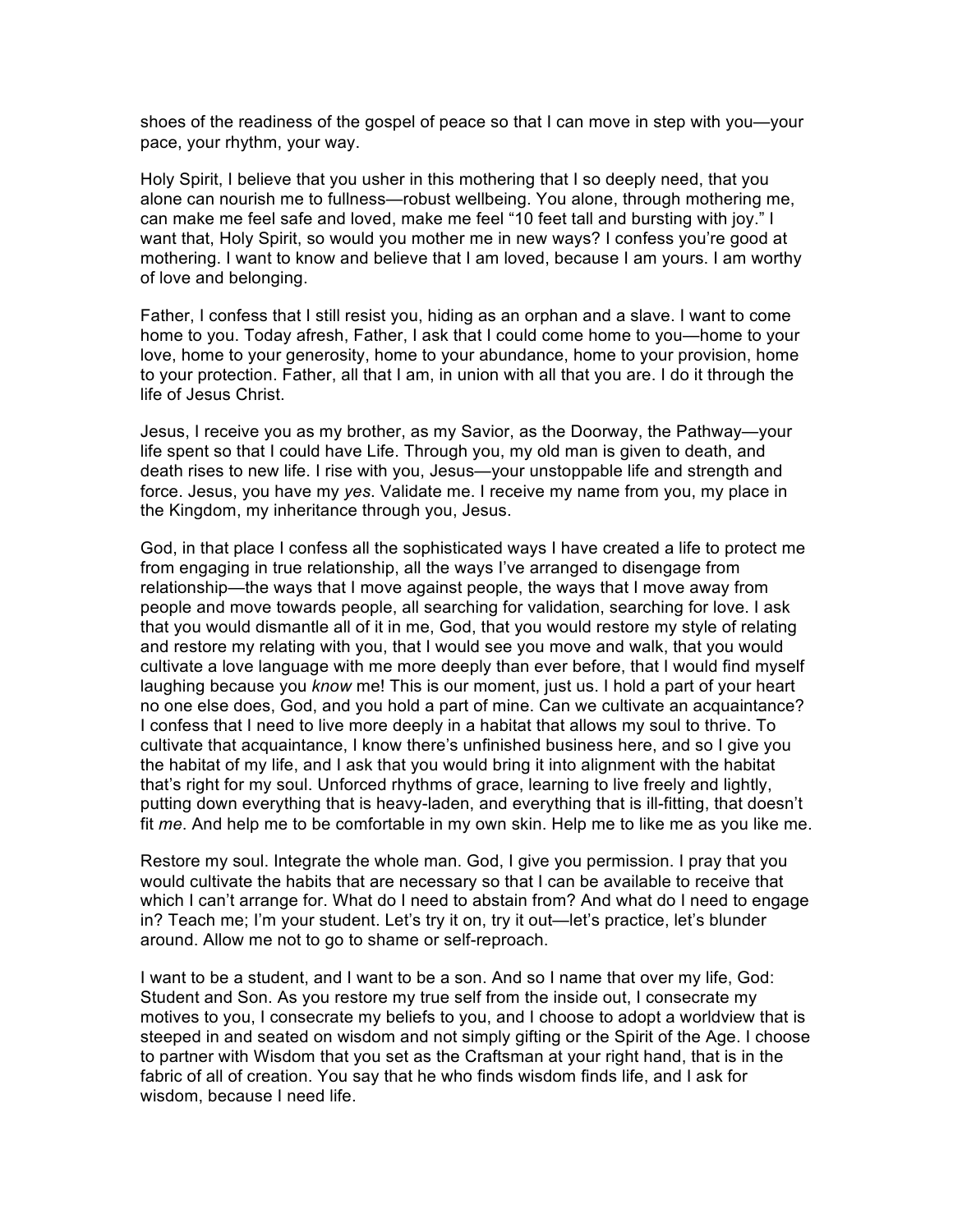God, I stand with you against my enemies; against every scheme that has been set against me as a man, against my masculinity, and against my masculine line. I say, "It stops with me." In the authority of Jesus Christ I say no. I take my stand with you, and I say, "It stops with me, in the authority of Jesus Christ." And I ask for you to begin a new work in me, to establish a new legacy, a new generation; to restore what you originally intended since before Creation. Show me the warfare set against me; and in your authority, I stand against it. I choose against it by your power and through your Life.

And, Jesus, in the Spirit of the Age, I confess how much I've agreed with a distracted life, with this "temporary atheism" where I so often find myself living apart from you. Lord, you never give any man too much to do. And so I ask for your forgiveness for every place I find myself feeling overwhelmed and alone. I break every agreement I've made with drivenness and hurriedness and busyness; and I ask in its place that you would give me intimacy, that you would cultivate acquaintance. Give me intimacy with you.

Father, I give you every way that I have elevated myself in a kingly realm, in a way that was beyond what you entrusted to my care. I ask for your forgiveness, and I give you access to sort it all out. Jesus, I ask that you would heal my heart in the traumatized places where I have been set as a king by uninitiated men, where I have been maimed and harmed and used and abused. I forgive them, for they know not what they do. I release them and bless them, and I say, you have your way with them, God. I ask that you would heal my heart in those places and help restore the false conclusions I've come to about my life and calling because of the pain and the hurt and the violation.

Father, I ask that you would dismantle every shortcut that I've willfully chosen. I pray that you would reveal again the shortcuts I've taken, that you would dismantle them; and I choose the long, holy, and narrow road you have for me that is truly Life. I want to be your apprentice, God. You are accepting master students, and I say yes! I want to work with you; I want to watch how you do it. I'm signing up. Show me how to grow in fierce mastery over all of it, the fullness of my domain. I pray that you would right-size it; shrink it where it needs to shrink. And help me with my body, with my soul and spirit, with my imagination, with my mind.

I give all of my kingdom to all of you. I bring it back under the rule and reign of Jesus every piece of it. I ask for your blood to wash it and for your anointing to come. And I'm asking for your favor over my kingdom. I set it apart for your life.

Father, I ask for forgiveness: I've played it safe in a lot of ways. I haven't risked, because I've been fearful. Help me exercise risking—risking love, risking courage, risking generosity. Meet me in this frontier. I want to trust you more. I believe that you want to increase the stakes, and this is my practice.

I ask for your forgiveness for every way I've agreed with the spirit of false comparison with other men and had jealousy and envy and want of their life. I confess that the only life worth living is my life in you. Father, forgive me for comparing part of my life with part of his life. I release him. I bless him. And I cut off every judgment, every value I have made, every way I've cursed inadvertently. I ask for your forgiveness, and I bring blessing in the place of cursing. I choose in the heavenlies with my will to cause good on behalf of those men.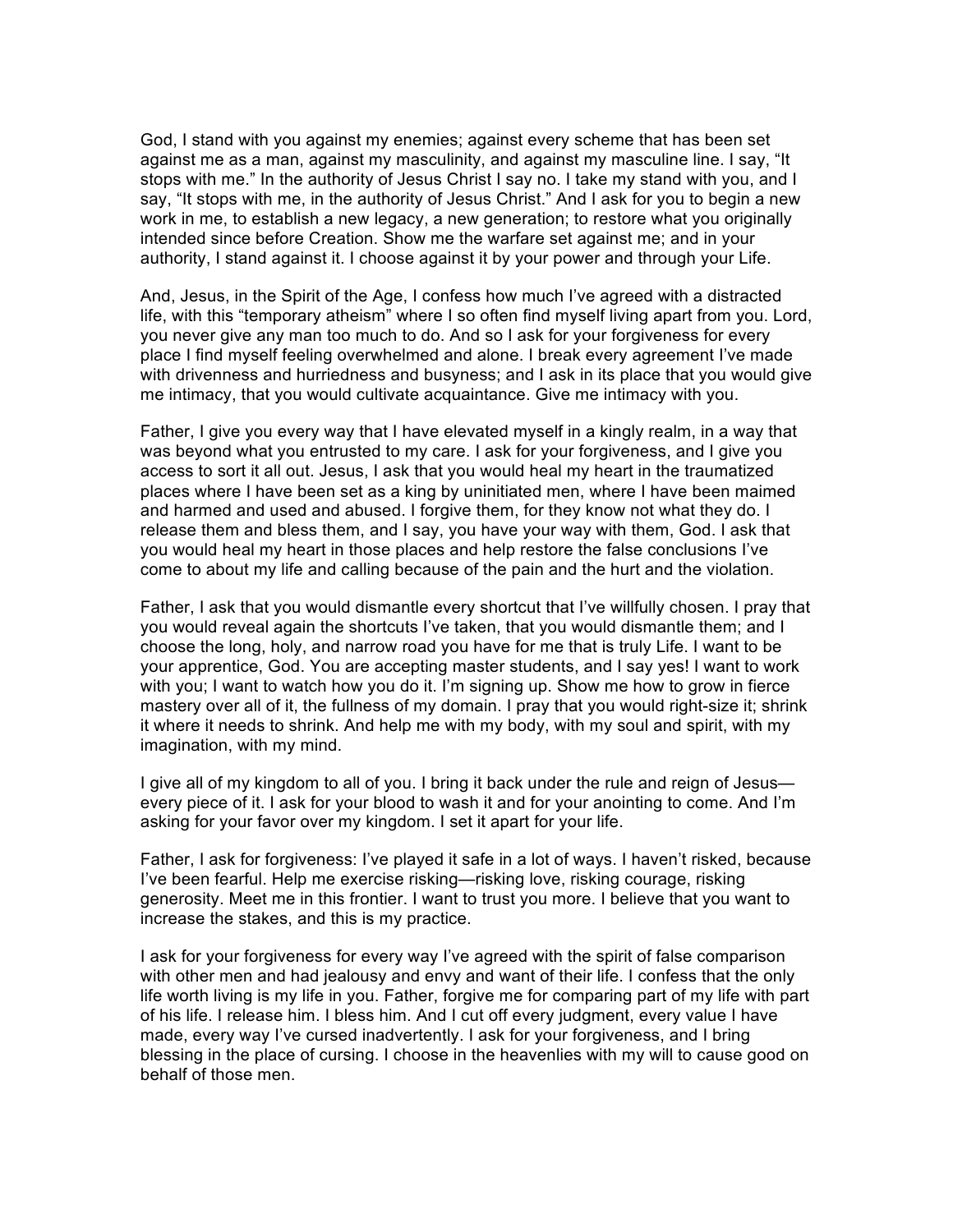And I own my life, my story—you as author, me as participant and partner and friend. Father, I invite you into all of my suffering. You're the only person who can handle it. And you can handle it. So I invite you into it. I ask that you would make something beautiful come out of it. I ask that you would show me what to do with it, that you would make it worth it, Jesus, that you would tell me that it matters to you. All of it. And that you're not far off, that you're moving towards me.

Jesus, would you show me how to rest? And play? Would you show me how to receive love? There are places in me that just avoid it and fear it. Show me how to receive. Show me how to play. Show me how to become the kind of person of whom my kids (or future kids) would one day be able to say, "He was playful. He was so fun to be with." Take off the burden. Lift the burden.

Father, I give you all of my relationships: my marriage (future marriage), my kids (future kids), my friendships—I give it all to you. In the area of marriage, I give you my dreams and my dilemmas. And I am asking that you would simply breathe life into the here-andnow, that you would show me what needs to be done, that you would help me come to the center, and that you would give me your heart for her. Father, at every one of those junctures where it's going sideways, I pray that you would help me be mindful to simply turn again to you and say, "Give me your heart for her." I pray that you would help me believe that you are my defender; I have no need to defend myself. I ask that you would heal my marriage, restore my marriage; and I pray that you would bring my wife onto the same parallel journey as a woman and as a bride. Only you can do that, and only you can orchestrate it. I give you my marriage, I trust you with the pain, and I ask for a miracle. Today. A miracle. I agree that she's the one you chose for me, and you don't make mistakes. So I break every agreement I've made around an alternative path, and I receive her again in love. I renew my heart for her because of you.

Father, I give you my children. I give you what I've missed of their hearts. I give you the hours I've missed and the days I've missed; and I stay in your love, where you say, "Love covers a multitude of sins." I'm banking on it, Jesus. And I believe that the only way I become the kind of parent I want to be is through parenting. So I receive grace for myself as a parent.

I pray that you would teach me how to be present; that you would work my schedule supernaturally, flowing out of my beliefs, to give them more of my time—and also out of my beliefs, more of my heart; that you would help me be present to the regular, day-today moments where you are asking me to bring them into deeper realities and wonder of the Kingdom of God; that I would model a Larger Story, bigger than anything they find; that I would give them access to you, Father; that I would turn and that they would see my model of turning to you, the one with unlimited resources. I don't have to have it figured out, God. I confess all the pressure I put on myself to have it figured out. And I pray, God, that you would help me bring them deeper into the Kingdom of God, to know your heart.

I confess that these are the hidden years. I give you permission to hide me in the ways you want to hide me. Only you can figure that out, and only you can resolve that. But I ask that you would clarify and consecrate my *yes*. Help me understand what it is that I am to say yes to, and who it is that I am to say yes to. Help me establish my *yes and amen* as it is in the Kingdom of Heaven, so that I can have confidence to say no to everything and everyone that's a *no* from you. Help me discern; help me walk in that.